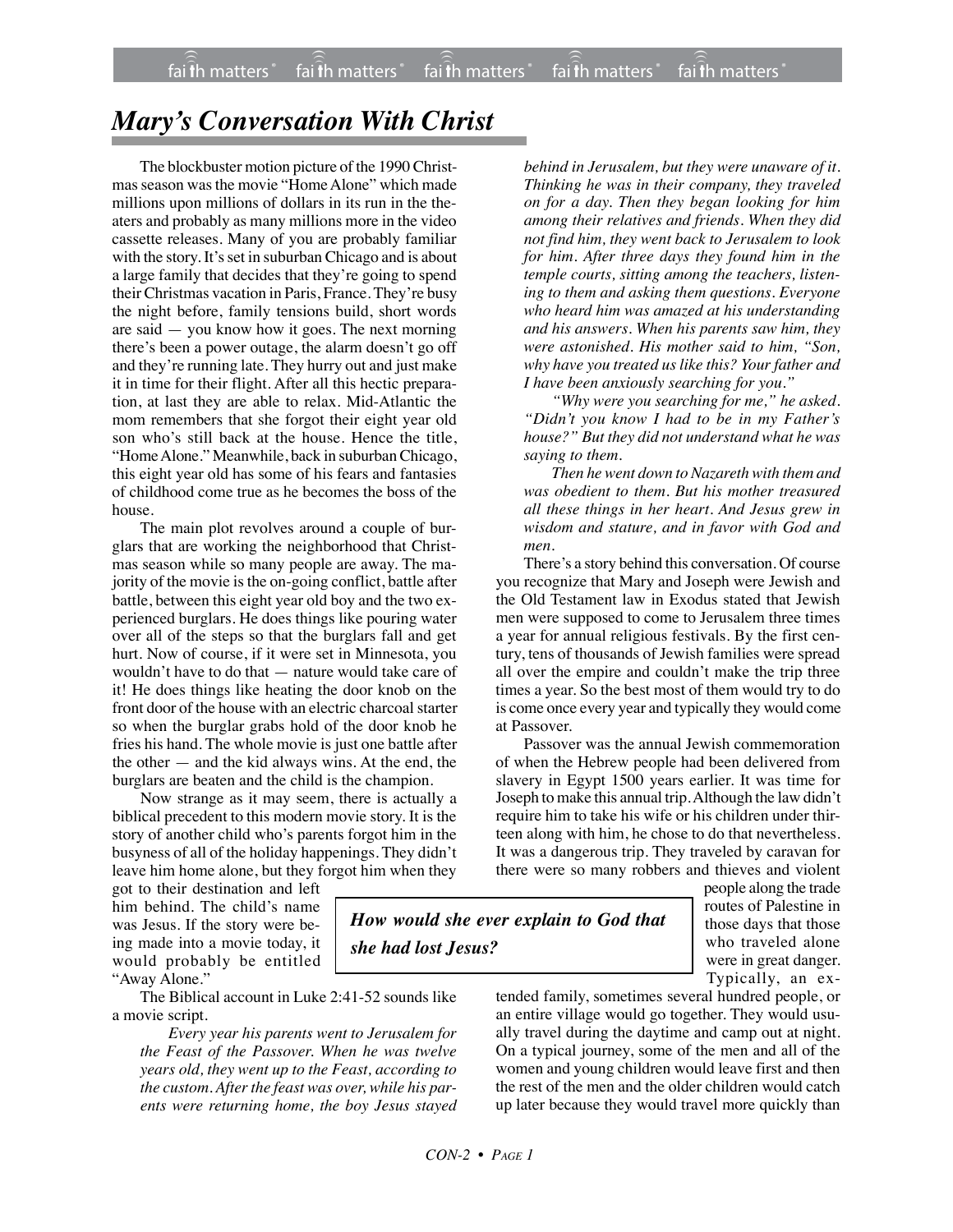those that had the young children along.

They went to Jerusalem as was their custom and at the end of that particular Passover festival Mary started out — thinking that twelve year old Jesus was staying behind with Joseph. Joseph, when he left later in the day, assumed that Jesus had gone with Mary. It wasn't until they connected up at night, camping out with all of the other extended family and neighbors, maybe even well into the evening because they thought Jesus was with some other family, that they realized in horror that he wasn't there. So they did what any parents would do. They desperately searched around, they asked everyone if they had seen him and they came to the conclusion that they had left him behind in Jerusalem. But by then it was night. It was a dangerous enough journey back to Jerusalem in the daytime, but there was no way that this couple could do it at night. So they had to wait until the next morning. Then, of course, they had a full day's journey back to Jerusalem and by then it would be night again. So it wasn't until the morning of the third day that they could actually begin their search for Jesus.

Anyone who has ever lost a child, even for a moment, can rather easily identify with the emotions of this couple. Parents in this situation imagine all the possible bad things that can happen and then assume the worst possibility has happened. My guess is that Mary and Joseph had sleepless nights and their conversations were sometimes filled with anger toward themselves as each one said, "If I had only. . .," or they would blame the other person until it tested their relationship.

It must have been a difficult time for them and I think especially difficult for Mary. For while she had the maternal instinct of any mother and certainly loved her twelve year old son, she recognized that this Jesus of hers was different. Angels had come to announce his birth. She knew that he was the Son of God — it was promised that he would be the Messiah, the Christ, the Savior of his race. How would she ever explain to God that she had lost Jesus?

Meanwhile, back in Jerusalem, Jesus was not worried about it at all. He was, in some ways, a rather typical twelve year old who was very focused on what he was doing. He was having a great time and his parents weren't the least bit on his mind at all.

Jesus was at the temple. There was a group of men, religious leaders, called the Sanhedrin who in those days composed the hierarchy of the Hebrew faith. Usually they met in private, but a few times a year after a big festival they would come out and have their theological discussions and debates in public so anybody could come and listen or ask them questions. Jesus went to see what was going on. In many ways he did not stand out in the crowd. He asked questions as did others.

It's interesting to me, if you've seen some traditional art work or remember from your own childhood a Sunday School picture that depicts this scene that typically it has little Jesus in a white robe, maybe with a halo over his head (which always made him easy to identify) and all of these old men in their dark flowing robes with big beards are sitting there listening to him as he teaches them. That's not the way it was at all. They were central and he was on the periphery of the circle. It was he who, initially at least, was asking the questions. He was learning.

It's amazing when you think about who he is that he was that humble, that open, that willing to listen to what other people had to say. He wanted to soak up the truths about God and about the Bible. But, typical of the question and answer learning method of the day, the teachers would also have questions that they would ask of those that were around the circle. Someone would finish a speech and then pick somebody out of the audience and ask a question to find out whether you understood what was said or not.

One of those times, one of those teachers picked Jesus. Everyone was amazed who heard the understanding that he had with his answers. This twelve year old was somehow different. This seventh grader was articulate. He had learned his stuff! He could repeat it back. He integrated it well. He was amazing!

Right then, while these exchanges were taking place and everyone was enthralled by the conversation between these powerful, learned professors and the seventh grader who had never entered into conversation with them like that before — he was interrupted by his mother Mary who, to her amazement, saw her missing son in the midst of this crowd.

I think every mother probably knows the emotions that she experienced. In less than a second, she switched from agonizing despair and deep worry to huge relief, then to a new surge of anger. She blurts out, "Son, why have you treated us like this? Your father and I have been anxiously searching for you." Apparently Mary hadn't read all the recent books about how to approach your children in stressful circumstances and I suppose some would say that she has too much emotion and was shaming him and laying guilt on him. She really was saying, "What is the matter with you anyway, Jesus?"

Mary and Joseph never expected to see what they saw. They didn't expect a twelve year old to be teaching the professors about theology. It was, in a sense, the beginning of a new chapter for Mary and Joseph. For while they had long know that he was different, that he was sent from God, that his birth was supernatural, they never had been able to think through what the implications were. They saw him in terms of the child that was tucked in at night. They saw him in terms of their son who had nicks and bruises and childhood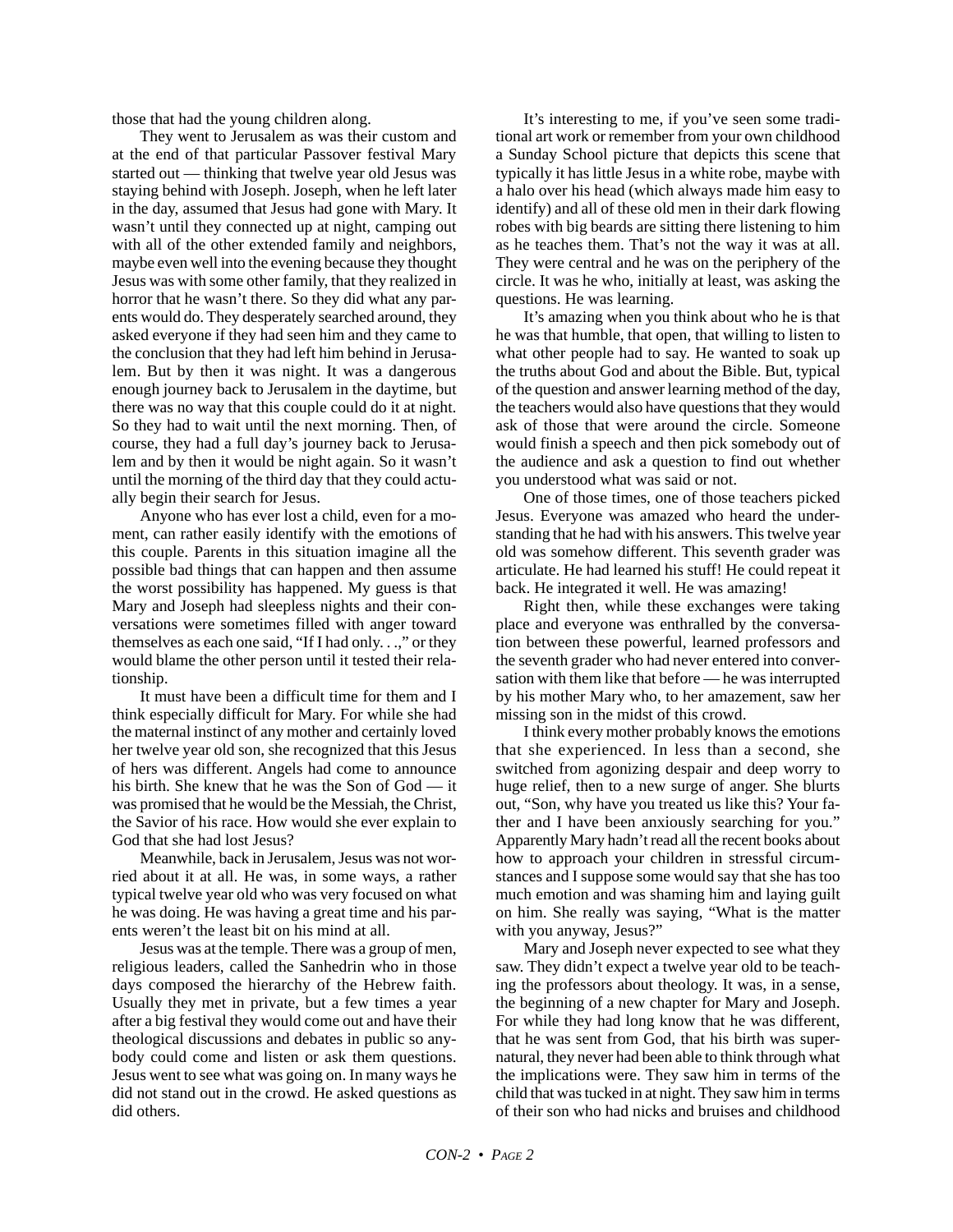diseases. They saw him as the apprentice in the carpenter's shop who helped Joseph as he took on the assignments that were given to him in the community of Nazareth. But they never saw him like this before. They never saw him as the teacher, as the one so articulate and so wise. Like many parents, Mary saw Jesus more in terms of herself than in terms of him. "Why have you treated us like this?" There was the assumption that what he had done was focused on them when it really had little to do with them.

Maybe her tone of voice and words reflected the harsh realization that she was losing her boy. He was no longer limited to Joseph's carpenter shop in that obscure little village of Nazareth. Her little boy was becoming a man and that meant that she was going to lose him.

When Jesus answered he meant his parents no malice. His words were, I think, kind and yet significant. He asked, "Why were you searching for me? "Didn't you know I had to be in my Father's house?" Do you know that these are the first words of Jesus that are recorded in the Bible? He expected them to have a clearer understanding. He really thought that they would know who he was and what he was doing. And so he was surprised by their misinterpretation of what had happened that day.

I sense that there's something very special going on here, something so significant that we must be careful not to miss it. Understand that when Jesus was born and he was a baby put in a manger, he didn't talk. I

think sometimes people think when Jesus was born he talked to Mary and Joseph. Or that he walked home from the stable after he was born or that he performed miracles. No, he was just like any other child. What was special about him was the angel's announcement about him before his birth; otherwise

they never would have guessed that this was the Son of God in human flesh. Nor did he know, as a baby lying in the manger, that he was God. He was a baby like any other baby.

Think about yourself. When's the day that you first knew what your name was? What's the day when you recognized that you were male or female? Or that you're shy or outgoing, or musical or mechanical or artistic? You don't remember the day for any of those things. When you were born you didn't know things about yourself that you know now. Somewhere along the way you just discovered them. As a teenager and young adult it's a stunning realization to find out things about yourself that you never knew and to realize that your parents who've known you longer than you've known yourself don't know these things about you. And you begin to wonder how that could possibly be.

As Jesus grew older he began to realize who he was. He sensed that he was different from the other children, different from the other members of his family. He recognized that God was present in him in a way that God was not in other people. And one day he came to the realization that he was, in fact, God. That he was the Christ, the Son of God, the Lord of all.

Now I can't help but wonder if that day was not this day at the temple, when he was away alone. From his infancy to when he was thirty years old this is the only record of Jesus' actual words. Something extraordinary must have happened that day and I suspect that it was on that day that he realized fully who he was. He was twelve years old — a year before his Bar Mitzvah, when a Jewish boy becomes a man. Bar Mitzvah means "son of the commandment" and that he is now responsible for himself in keeping the laws of God.

When he spoke that day, he significantly and yet subtly changed Mary's words. She had said, "Your father and I have been anxiously searching for you." She was referring to Joseph. Jesus said, "Didn't you know I had to be in my Father's house?" He was referring to God.

Do you know that there is no record in ancient Hebrew literature where any ancient Jew ever referred to God as "my" Father? There are a small handful of references where some said "our" Father. Jesus was claiming a unique relationship to God unlike anyone

*The great test of someone's character is when you're with somebody who doesn't understand you and yet you choose nevertheless to get along with that person.*

else. In his adult life when Jesus referred to God as my Father they picked up stones to kill him because they understood what he was saying — that he was the Son of God unlike anyone else. He was twelve years old and

he was saying, "What my life is all about and whom I have come to serve is my Father God, not my adoptive father Joseph.

This chapter of Jesus' story ends with an interesting epilogue. In Luke 2:50 we read that his parents did not understand what he was saying to them. I think that's sad. Here's a twelve year old who's had the biggest day of his life, the greatest recognition and realization he has ever had and his own parents don't understand what he is saying. I don't think that's unusual. Parents often don't understand. Not because they don't want to but simply because they can't. You try to communicate to your parents. You try to tell them about your feelings. You try to tell them about your thoughts. You try to tell them where you're at and what's going on in your life and what's happening and what's dif